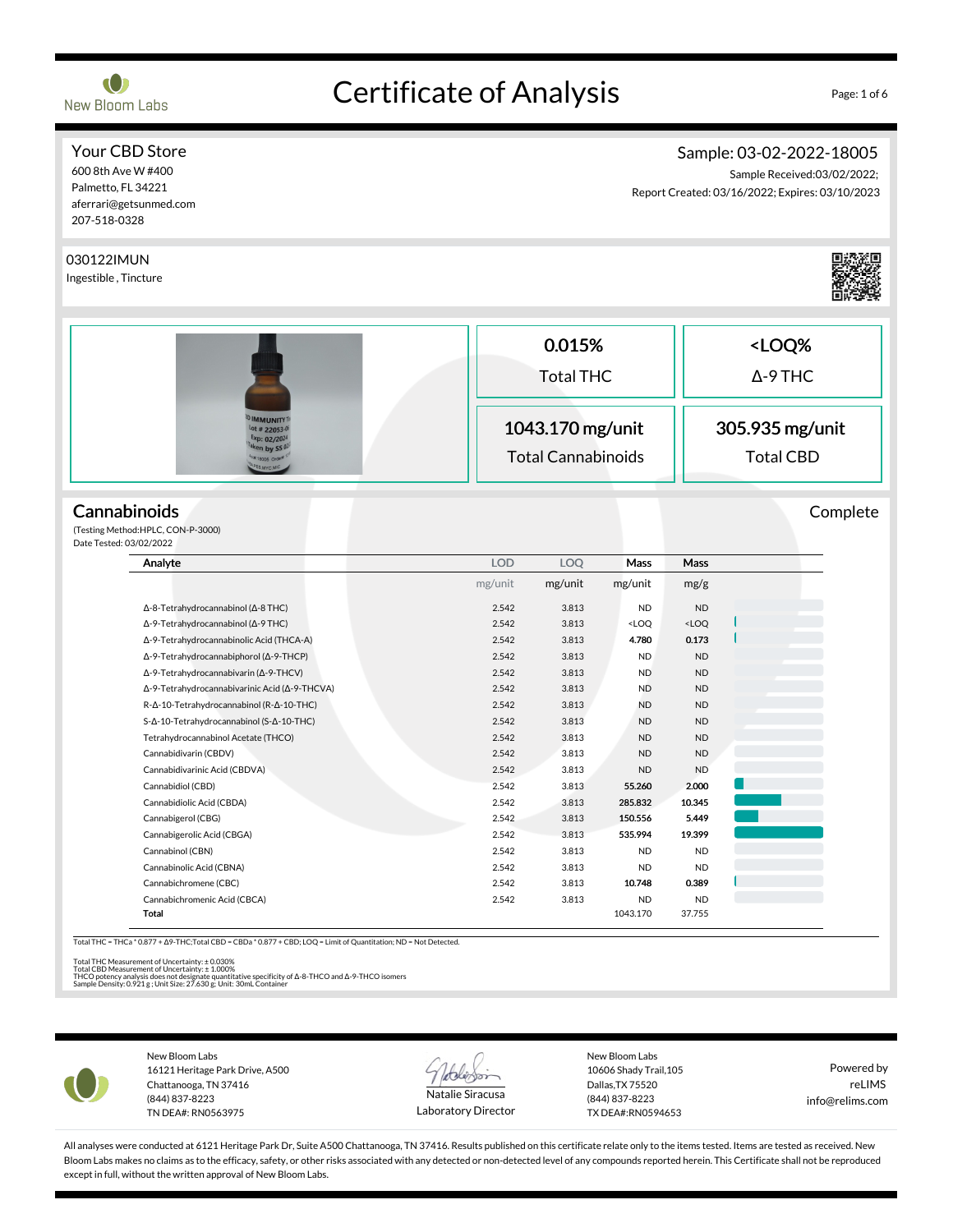

Your CBD Store 600 8th Ave W #400 Palmetto, FL 34221

# Certificate of Analysis Page: 2 of 6

# Sample: 03-02-2022-18005

Sample Received:03/02/2022; Report Created: 03/16/2022; Expires: 03/10/2023





New Bloom Labs 16121 Heritage Park Drive, A500 Chattanooga, TN 37416 (844) 837-8223 TN DEA#: RN0563975



Laboratory Director

New Bloom Labs 10606 Shady Trail,105 Dallas,TX 75520 (844) 837-8223 TX DEA#:RN0594653

Powered by reLIMS info@relims.com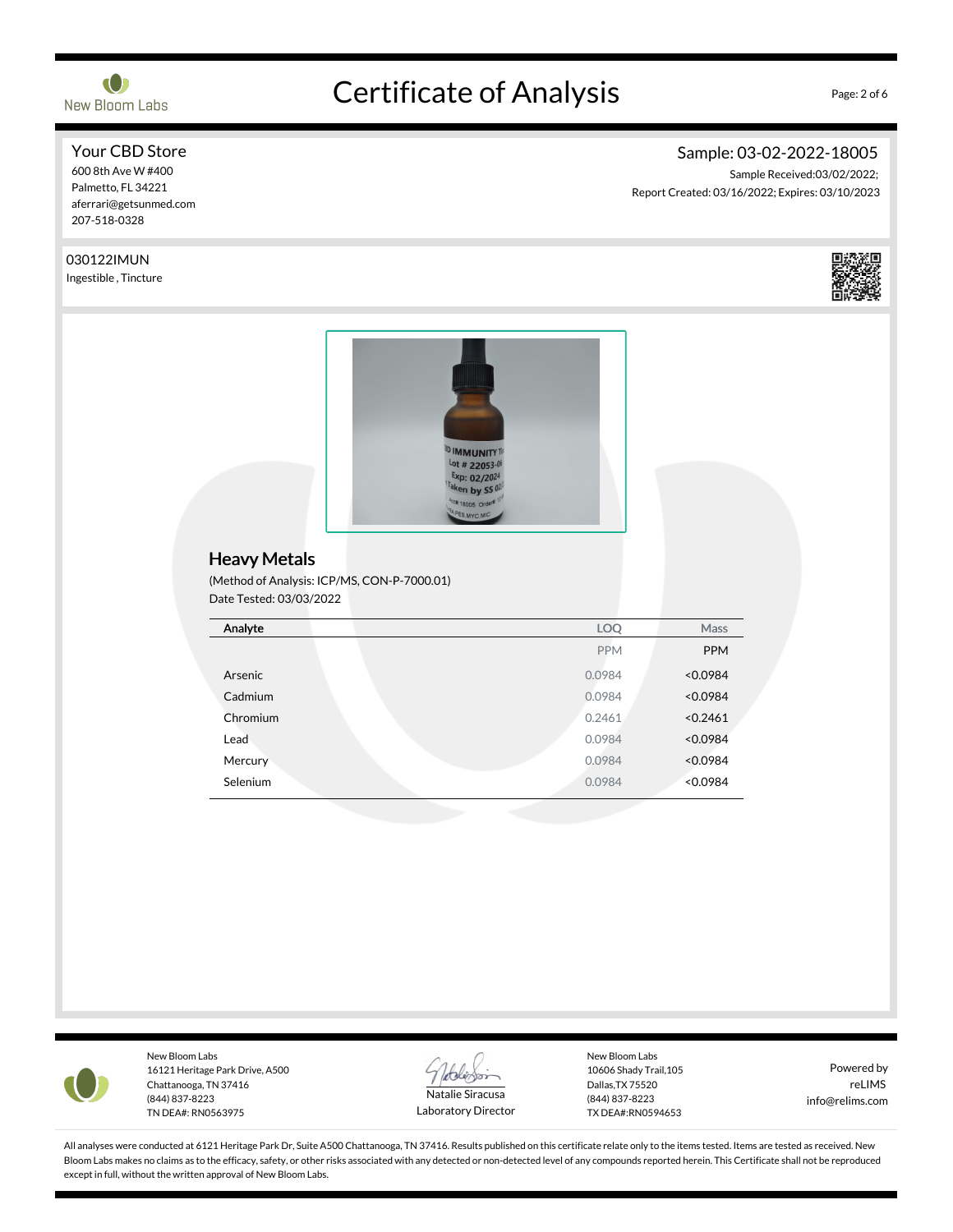Your CBD Store 600 8th Ave W #400

Palmetto, FL 34221 aferrari@getsunmed.com 207-518-0328

#### 030122IMUN

Ingestible, Tincture

#### Pesticides

(Testing Method:LC/MS/MS,CON-P-5000) Date Tested:03/02/2022

| Analyte             | LOQ        | Mass       | Analyte            | LOQ        | <b>Mass</b> |
|---------------------|------------|------------|--------------------|------------|-------------|
|                     | <b>PPM</b> | <b>PPM</b> |                    | <b>PPM</b> | <b>PPM</b>  |
| Acephate            | 0.200      | < 0.200    | Imazalil           | 0.100      | < 0.100     |
| Acequinocyl         | 1.000      | < 1.000    | Imidacloprid       | 0.200      | < 0.200     |
| Acetamiprid         | 0.100      | < 0.100    | Kresoxim Methyl    | 0.200      | < 0.200     |
| Aldicarb            | 0.200      | < 0.200    | Malathion          | 0.100      | < 0.100     |
| Avermectin B1A      | 0.200      | < 0.200    | Metalaxyl          | 0.100      | < 0.100     |
| Avermectin B1B      | 0.050      | < 0.050    | Methiocarb         | 0.100      | < 0.100     |
| Azoxystrobin        | 0.100      | < 0.100    | Methomyl           | 0.200      | < 0.200     |
| <b>Bifenazate</b>   | 0.100      | < 0.100    | <b>MGK-264</b>     | 0.100      | < 0.100     |
| <b>Bifenthrin</b>   | 0.100      | < 0.100    | Myclobutanil       | 0.100      | < 0.100     |
| <b>Boscalid</b>     | 0.200      | < 0.200    | Propoxur           | 0.100      | < 0.100     |
| Carbaryl            | 0.100      | < 0.100    | Oxamyl             | 0.500      | < 0.500     |
| Carbofuran          | 0.100      | < 0.100    | Naled              | 0.250      | < 0.250     |
| Chlorantraniliprole | 0.100      | < 0.100    | Paclobutrazole     | 0.200      | < 0.200     |
| Chlorpyrifos        | 0.100      | < 0.100    | Parathion Methyl   | 0.100      | < 0.100     |
| Clofentazine        | 0.100      | < 0.100    | Permethrin         | 0.100      | < 0.100     |
| Cyfluthrin          | 0.500      | < 0.500    | Phosmet            | 0.100      | < 0.100     |
| Cypermethrin        | 0.500      | < 0.500    | Piperonyl Butoxide | 1.000      | < 1.000     |
| Daminozide          | 0.500      | < 0.500    | Prallethrin        | 0.100      | < 0.100     |
| Diazinon            | 0.100      | < 0.100    | Propiconazole      | 0.200      | < 0.200     |
| Dichlorvos (DDPV)   | 0.050      | < 0.050    | Pyrethrins         | 0.500      | < 0.500     |
| Dimethoate          | 0.100      | < 0.100    | Pyridaben          | 0.100      | < 0.100     |
| Ethoprophos         | 0.100      | < 0.100    | Spinosad A         | 0.050      | < 0.050     |
| Etofenprox          | 0.200      | < 0.200    | Spinosad D         | 0.050      | < 0.050     |
| Etoxazole           | 0.100      | < 0.100    | Spiromesifen       | 0.100      | < 0.100     |
| Fenoxycarb          | 0.100      | < 0.100    | Spirotetramat      | 0.100      | < 0.100     |
| Fenpyroximate       | 0.200      | < 0.200    | Spiroxamine        | 0.200      | < 0.200     |
| Fipronil            | 0.200      | < 0.200    | Tebuconazole       | 0.200      | < 0.200     |
| Flonicamid          | 0.500      | < 0.500    | Thiacloprid        | 0.100      | < 0.100     |
| Fludioxonil         | 0.200      | < 0.200    | Thiamethoxam       | 0.100      | < 0.100     |
| Hexythiazox         | 0.500      | < 0.500    | Trifloxystrobin    | 0.100      | < 0.100     |



New Bloom Labs 16121 Heritage Park Drive, A500 Chattanooga, TN 37416 (844) 837-8223 TN DEA#: RN0563975



Laboratory Director

New Bloom Labs 10606 Shady Trail,105 Dallas,TX 75520 (844) 837-8223 TX DEA#:RN0594653

Powered by reLIMS info@relims.com

All analyses were conducted at 6121 Heritage Park Dr, Suite A500 Chattanooga, TN 37416. Results published on this certificate relate only to the items tested. Items are tested as received. New Bloom Labs makes no claims as to the efficacy, safety, or other risks associated with any detected or non-detected level of any compounds reported herein. This Certificate shall not be reproduced except in full, without the written approval of New Bloom Labs.

# Certificate of Analysis Page: 3 of 6



# Sample: 03-02-2022-18005

Sample Received:03/02/2022; Report Created: 03/16/2022; Expires: 03/10/2023

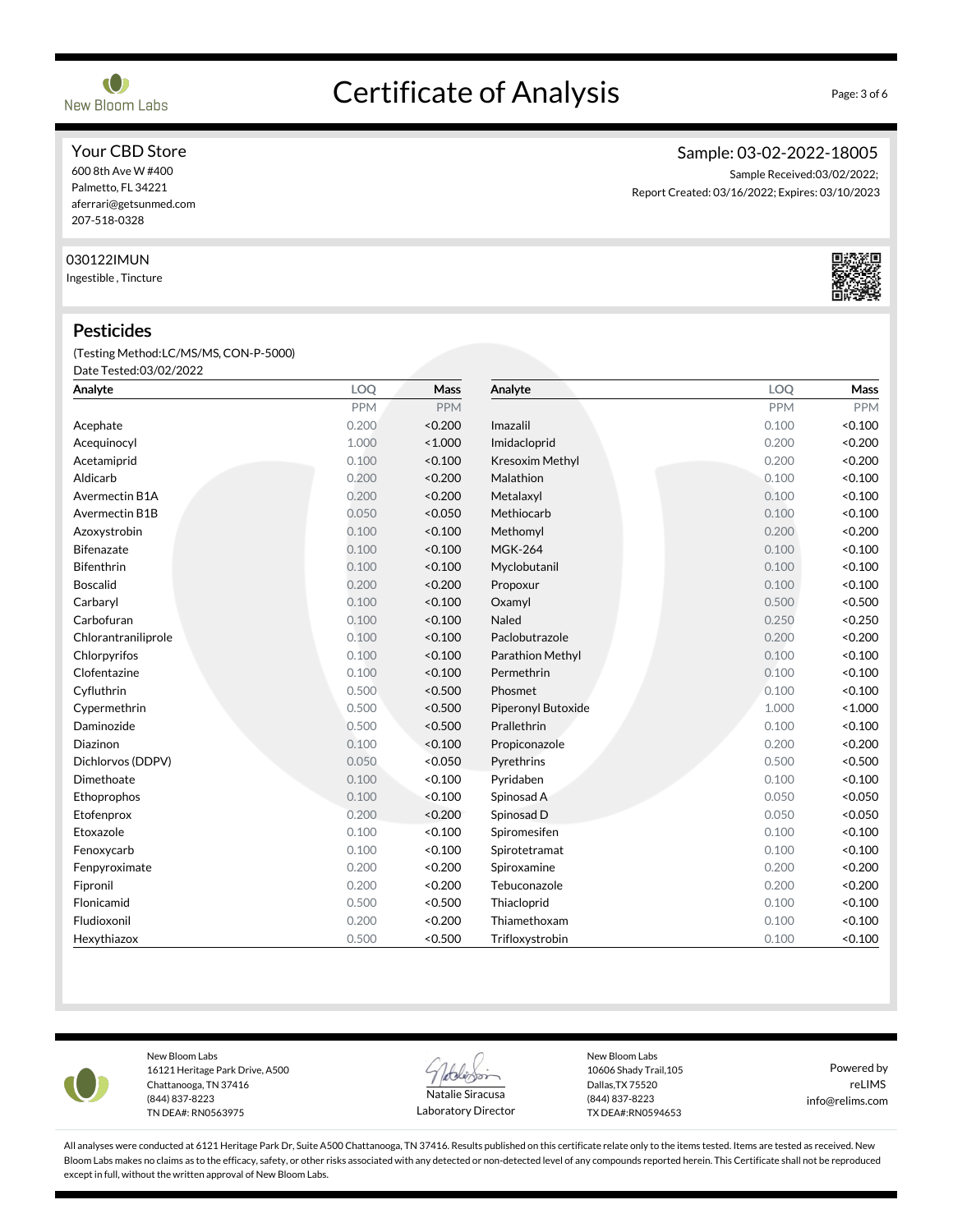

# Certificate of Analysis Page: 4 of 6

# Sample: 03-02-2022-18005

Sample Received:03/02/2022; Report Created: 03/16/2022; Expires: 03/10/2023

Your CBD Store 600 8th Ave W #400 Palmetto, FL 34221 aferrari@getsunmed.com 207-518-0328

### 030122IMUN

Ingestible, Tincture



#### **Mycotoxins**

(Testing Method:LC/MS/MS,CON-P-5000)  $C_{\text{total}}$   $\Omega$   $(02/02/202)$ 

| Dale Tested: US/UZ/ZUZZ |        |          |
|-------------------------|--------|----------|
| Analyte                 | LOQ    | Mass     |
|                         | PPB    | PPB      |
| Aflatoxin B1            | 5.000  | < 5.000  |
| Aflatoxin B2            | 5.000  | < 5.000  |
| Aflatoxin G1            | 5.000  | < 5.000  |
| Aflatoxin G2            | 5.000  | < 5.000  |
| Ochratoxin A            | 20,000 | < 20.000 |



New Bloom Labs 16121 Heritage Park Drive, A500 Chattanooga, TN 37416 (844) 837-8223 TN DEA#: RN0563975



Laboratory Director

New Bloom Labs 10606 Shady Trail,105 Dallas,TX 75520 (844) 837-8223 TX DEA#:RN0594653

Powered by reLIMS info@relims.com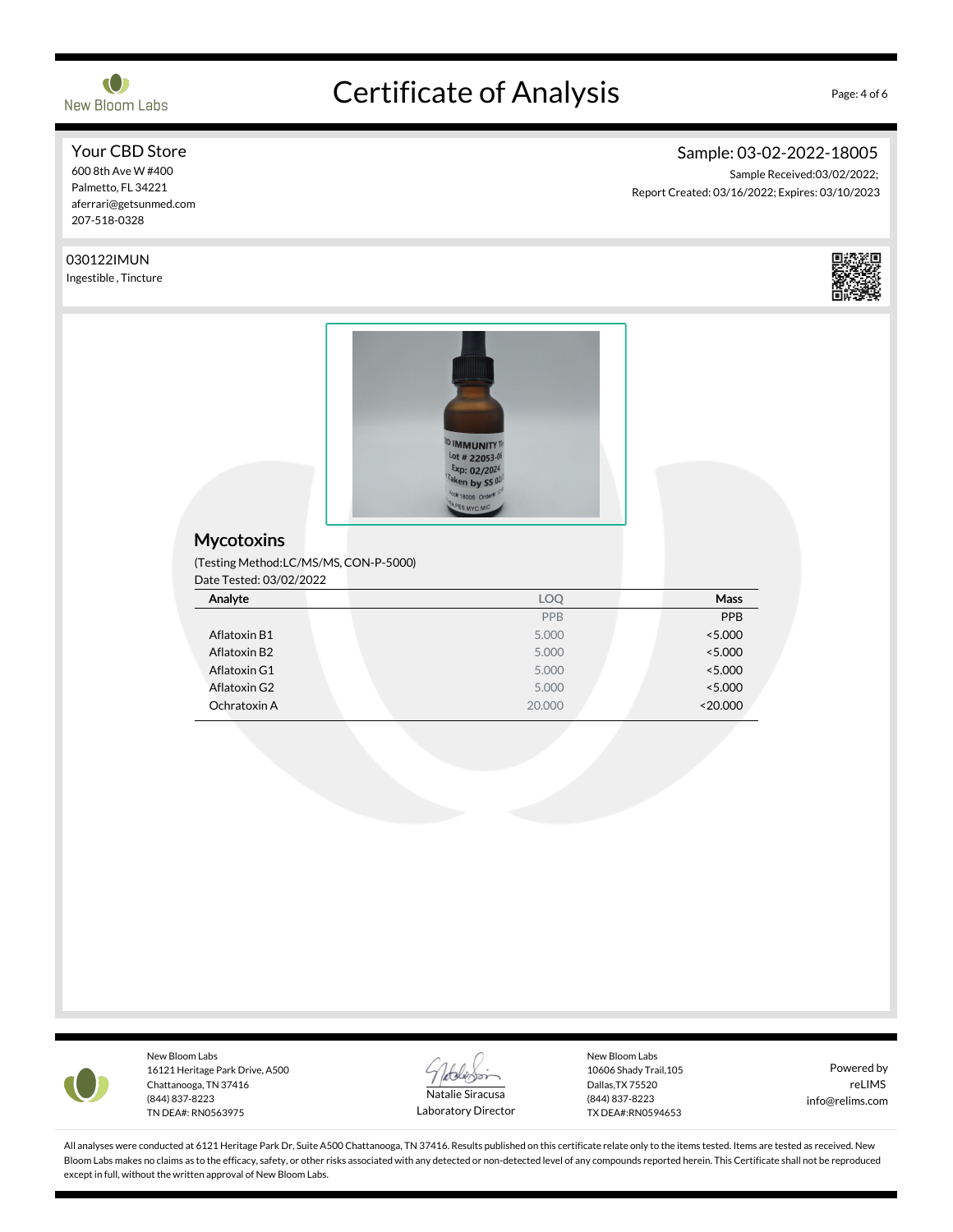

Your CBD Store 600 8th Ave W #400 Palmetto, FL 34221 aferrari@getsunmed.com 207-518-0328

# Certificate of Analysis Page: 5 of 6

# Sample: 03-02-2022-18005

Sample Received:03/02/2022; Report Created: 03/16/2022; Expires: 03/10/2023

030122IMUN Ingestible, Tincture **IMMUNITY** ot # 22053-0 xp: 02/202 en by SS **Microbials** (Testing Method:qPCR & 3M Petrifilm & SIM Plate,CON-P-6000) Date Tested: 03/03/2022 Analyte LOQ Units CFU/g CFU/g Total Yeast and Mold Count **17.0** and 17.0 **and 17.0** and 17.0 **and 17.0** and 17.0 **and 17.0** and 17.0 **and 17.0** Total Aerobic Bacteria Count 600 million control of the state of the state of the state of the state of the state of the state of the state of the state of the state of the state of the state of the state of the state of t Total Coliform Count 6.0 and 200 km s and 200 km s and 200 km s and 200 km s and 3.0 and 3.0 and 3.0 and 3.0 and 3.0 and 3.0 and 3.0 and 3.0 and 3.0 and 3.0 and 3.0 and 3.0 and 3.0 and 3.0 and 3.0 and 3.0 and 3.0 and 3.0 a Total Enterobacteriaceae/BTGN Count 8.0 <8 Aspergillus spp. Not Detected Shigatoxigenic Escherichia coli (STEC) Not Detected Salmonella Not Detected Listeria monocytogenes Not Detected



New Bloom Labs 16121 Heritage Park Drive, A500 Chattanooga, TN 37416 (844) 837-8223 TN DEA#: RN0563975



Laboratory Director

New Bloom Labs 10606 Shady Trail,105 Dallas,TX 75520 (844) 837-8223 TX DEA#:RN0594653

Powered by reLIMS info@relims.com